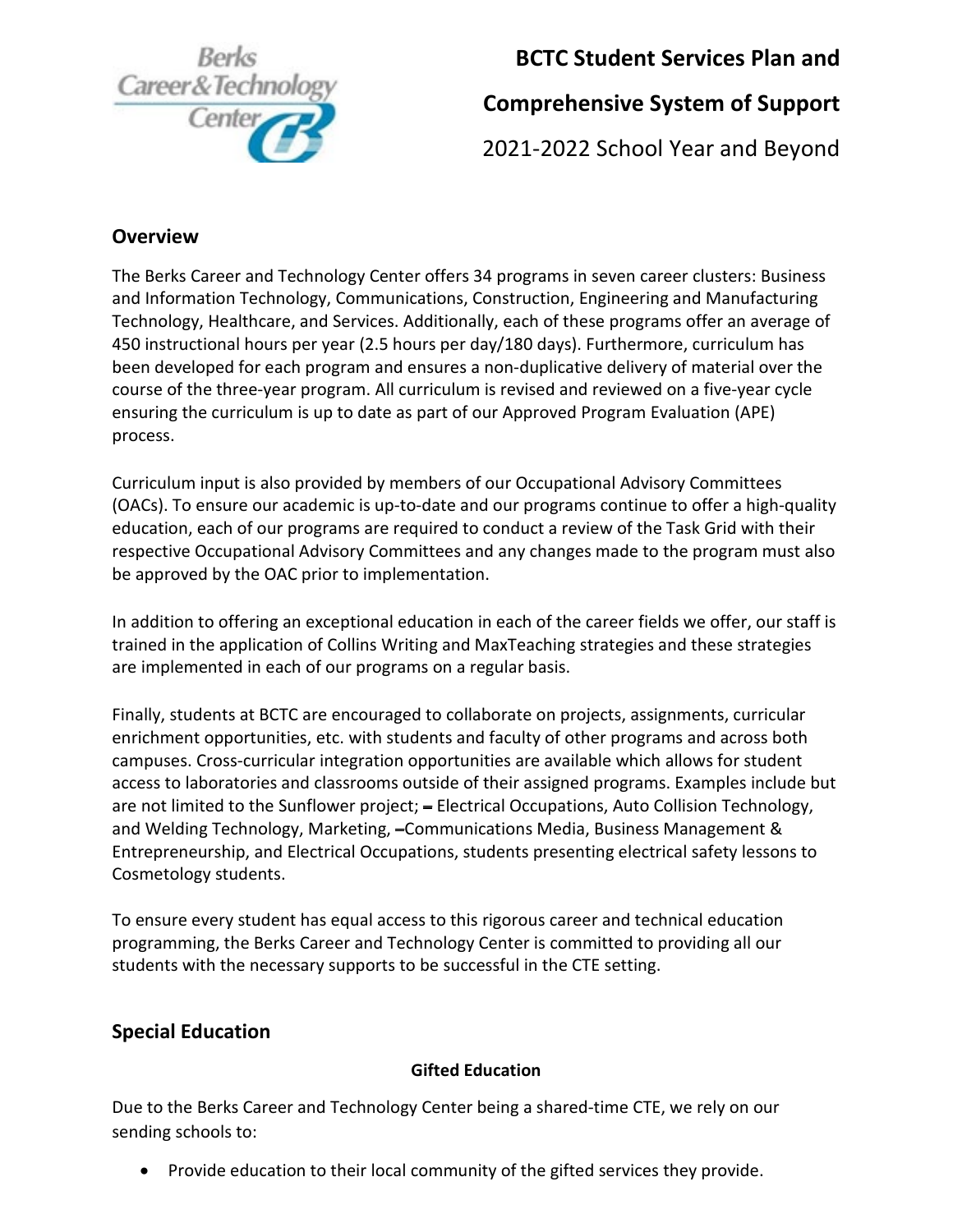- Identify students who are thought to be gifted and may be in need of specially designed instruction.
- Determine gifted eligibility (through multiple criteria) and need (based on academic strength) for potentially mentally gifted students (evaluation).
- Provide specially designed gifted instruction as it pertains to the sending school setting.

The Berks Career and Technology Center provides gifted support services in the areas of:

• Supporting specially designed instruction as it pertains to the Berks Career and Technology Center

#### **Special Education Services**

Due to the Berks Career and Technology Center being a shared-time CTE, we rely on our sending schools to:

- Provide education to their local community of the special education services they provide.
- As the Local Education Agency (LEA), provide a case manager.
- Identify students who are thought to be in need of specially designed instruction.
- Determine special education eligibility through multiple criteria as designed by the sending school district.
- Provide specially designed instruction as it pertains to the sending school setting.

The Berks Career and Technology Center provides special education support services in the areas of:

- Providing an Educational Facilitator to progress monitor, communicate with the sending school, and assist with implementation of Specially Designed Instruction as it pertains to the Berks Career and Technology Center.
- Provide Instructional Assistant support both in the classroom setting and in a Learning Resource Center where students can seek extra assistance with theory work, completion of the OSHA 10-hour safety course, re-teaching of content, and support based on the specific requirements of the Individualized Education Plan.

#### **Developmental Services**

- Attendance Monitoring and Tracking and coordination with the sending schools
- Bullying Prevention
- Career Awareness and Career Readiness Skills Instruction
- Career Development and Planning
- Coaching and Mentoring
- Compliance with Health Requirements i.e.- Immunizations, Quarantines, etc.
- Emergency and Disaster Preparedness and Planning
- School Counseling Services and Curriculum
- Individual Student Postsecondary Planning
- Orientation and Transition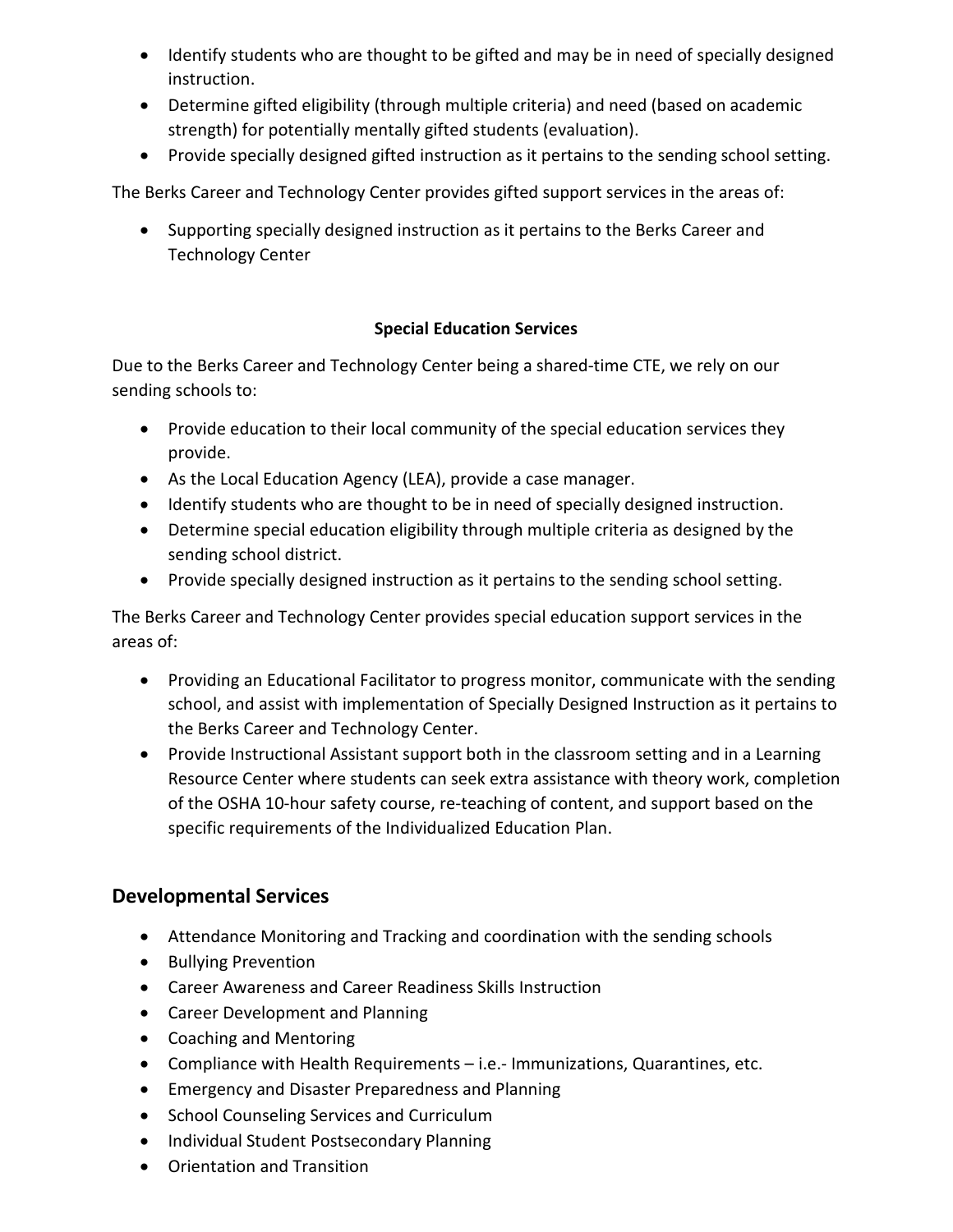• Coordination of Services with Sending Schools

Both our East and West campus include a dedicated Campus Counselor who provides career guidance and academic counseling as it relates to the CTE program. The Berks Career and Technology Center also employs four educational facilitators who work with our special education population as an additional support to ensure those students are receiving the supports and services needed to succeed. Both our campus counselors and educational facilitators work in collaboration with staff at our sending schools to ensure each students unique needs are met.

The Berks Career and Technology Center's Outreach Coordinator coordinates presentations and outreach activities with BCTC instructors, educational facilitators, campus counselors, administration, and representatives of our 16 sending school districts. During these presentations, all students in the 7<sup>th</sup> and 8<sup>th</sup> grade levels are introduced to the offerings and potential careers associated with each of our career and technical education programs. Additionally, 8th grade students are provided tours at each of our campuses to further learn about the offerings and career paths they can pursue through a Berks Career and Technology Center education.

In addition to the Outreach Coordinator, we also employ a Marketing Coordinator who provides regular updates on social media, coordinates county-wide marketing events and strategies, and produces an annual Program of Study booklet that is mailed to every incoming 9<sup>th</sup> grade student in Berks County.

Additionally, our Educational Facilitators work with the  $9<sup>th</sup>$  graders on career exploration activities and our instructors discuss potential careers related to their fields with their students. Our Campus Counselors also meet regularly with our students to ensure they are on track and have a post-secondary plan of either obtaining employment and/or attending a postsecondary institution of higher learning.

As a shared-time CTC, the Berks Career and Technology Center relies on the sending schools to provide academic counseling, nutrition, or Health and Wellness due to these being provided at the sending schools. Should a student require these services, a referral system is in place and coordination with the sending school occurs.

The Berks Career and Technology Center provides Diagnostic, Intervention, and Referral Services in the areas of:

- IEP/GIEP Accommodations and Modifications as they pertain to BCTC are supported and provided.
- Nursing Services Assessment, Diagnosis, and Treatment
	- $\circ$  JOC Policy 203.1 Universal Precautions
	- o JOC Policy 209 Health Examinations/Screenings
	- o JOC Policy 209.1 Food allergy Management
	- o JOC Policy 209.2 Diabetes Management
- Administration of Medication
	- $\circ$  JOC Policy 210 Medications
	- $\circ$  JOC Policy 211 Possession/Administration of Asthma Inhalers/Epinephrine Auto-Injectors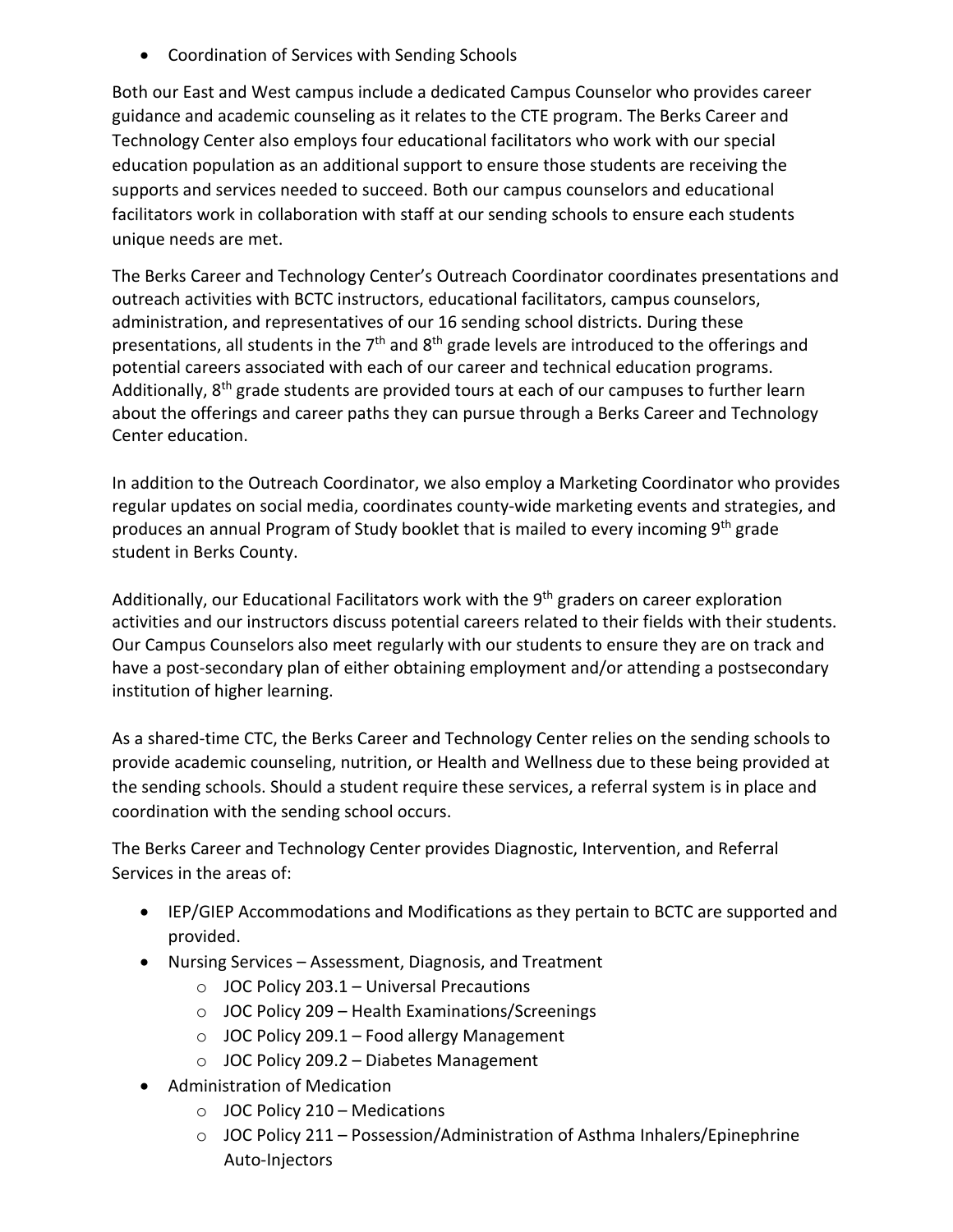- Assessment and Progress Monitoring
- Crisis Response, Management, and Intervention
- Individual Counseling
- Small Group Counseling Coping with Life Situations, Educational Planning, Personal and Social Development
- Student Assistance Program (SAP)
- Coordination of Services with Sending Schools

As a shared-time CTC, the Berks Career and Technology Center relies on the sending schools to provide assessment of academic skills/aptitude for learning, casework, intervention for health problems, placement, small group counseling for life situations and development. Should a student require these services, a referral system is in place and coordination with the sending school occurs.

### **Consultation and Coordination Services**

- Home and Family Communication
	- o eSchool Data Parent Portal
	- o SchoolMessenger Calls and Email Blasts
	- o Written Correspondence
	- o Phone Calls
- Professional Development
- System Support Services
- Coordination of Services with Sending Schools
- Strengthening Relationships Between School Personnel, Parents and Communities

As a shared-time CTC, the Berks Career and Technology Center relies on the sending schools to provide alternative education, community liaisons, community services coordination (internal or external), coordination with families (learning or behavioral), managing chronic health problems, managing IEP and 504 plans, and truancy coordination. Should a student require these services, a referral system is in place and coordination with the sending school occurs.

#### **Intervention Collaboration**

In the case of a student with special needs participating in one of our programs, we ensure they receive the full curriculum with a modified delivery when appropriate and documented within a students Individualized Education Plan.

Our four Educational Facilitators are assigned to each of our sixteen sending school districts where they are responsible for communicating, tracking, and monitoring progress of our special education population from each of the sending schools. This service provides a layer of support and ensures students receive the supports they need while transition between the sending school and the Berks Career and Technology Center.

The Educational Facilitators meet regularly with the students from their assigned sending schools and the program teacher of their students to ensure a continuity of services. Additionally, our Educational Facilitators attend all IEP meetings and, in consultation with the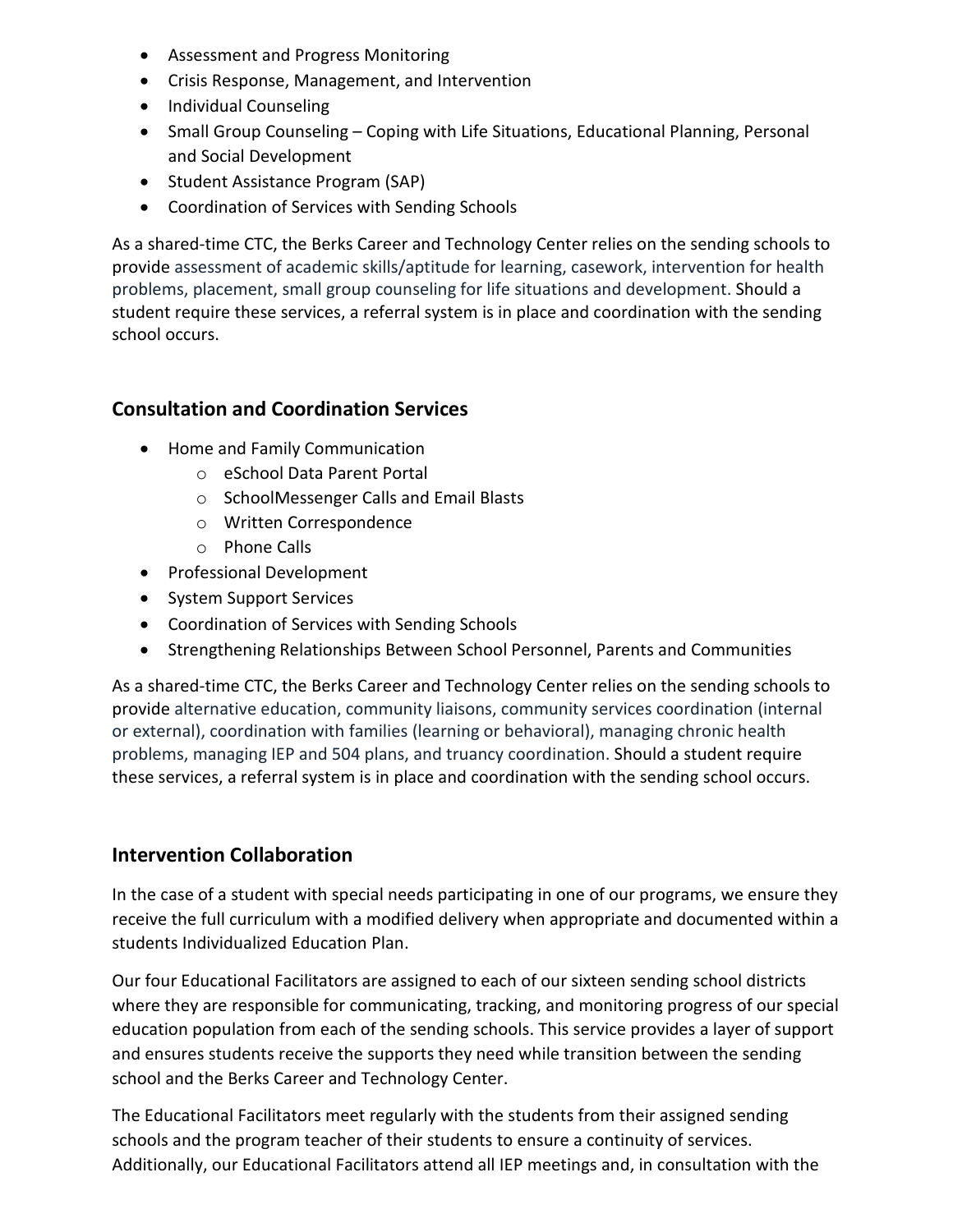program Instructional Assistant and teacher, provide specific feedback on progress towards stated goals.

The Berks Career and Technology Center also schedules time at the start of each school year for our Educational Facilitators to meet with and train all teachers and Instructional Assistants as to the individual needs of each student we serve. Each teacher and Instructional Assistant are provided with an Accommodations Check-off Sheet at the start of the year for each student with an IEP. The teacher and Instructional Assistant review the IEP and the Accommodations Check-off Sheet is completed by the teacher and Instructional Assistant.

Prior to an accepted special education student student beginning their program at the Berks Career and Technology Center, the Educational Facilitators evaluate the IEP and attend meetings in relation to the Skill Alignment Chart with the parent and student. Often, this conversation occurs as part of the full IEP team meeting. Any concerns or delivery modifications are addressed, and program changes are recommended when needed.  This process is integral to ensuring students are set up to be successful in a career path that aligns with their transition goals.

### **Non-Traditional Students**

Students are encouraged to engage in training and employment in non-traditional fields through our campus counselors, outreach coordinator, instructors, and administration. Specifically, our Outreach Coordinator and our Campus Counselors discuss the many options and benefits with potential students on pursuing non-traditional fields by focusing on the career and opportunities associated with the career path.

#### **Work-Based Learning**

We currently offer job-shadowing, internships, and cooperative education experiences for our students. We have a full-time School-to-Work coordinator who is responsible for communicating with local employers, supervising the experience, and locating new workbased education experiences for our students.

By participating in job shadowing, students can learn about work environments and job responsibilities. Students follow workers as they go about their daily duties in their everyday work environments. They benefit from seeing work as it is in real life and learn firsthand from people who have careers in fields that interest them. The program is designed to give students a better understanding of careers in order to make informed career decisions.

Students can also participate in internships which are very similar to a job shadow experience, except for longer periods of time. The internships can be paid or unpaid and give the student the opportunity to explore a career in more depth.

Internship students in Cosmetology, Dental Occupations, Health Occupations, Health Related Technology, Early Childhood Education, and Protective Services programs have opportunities to participate in clinical experiences. Students are assigned to in-school and off-campus worksites where they can become involved in the day-to-day activities of those locations. Examples of